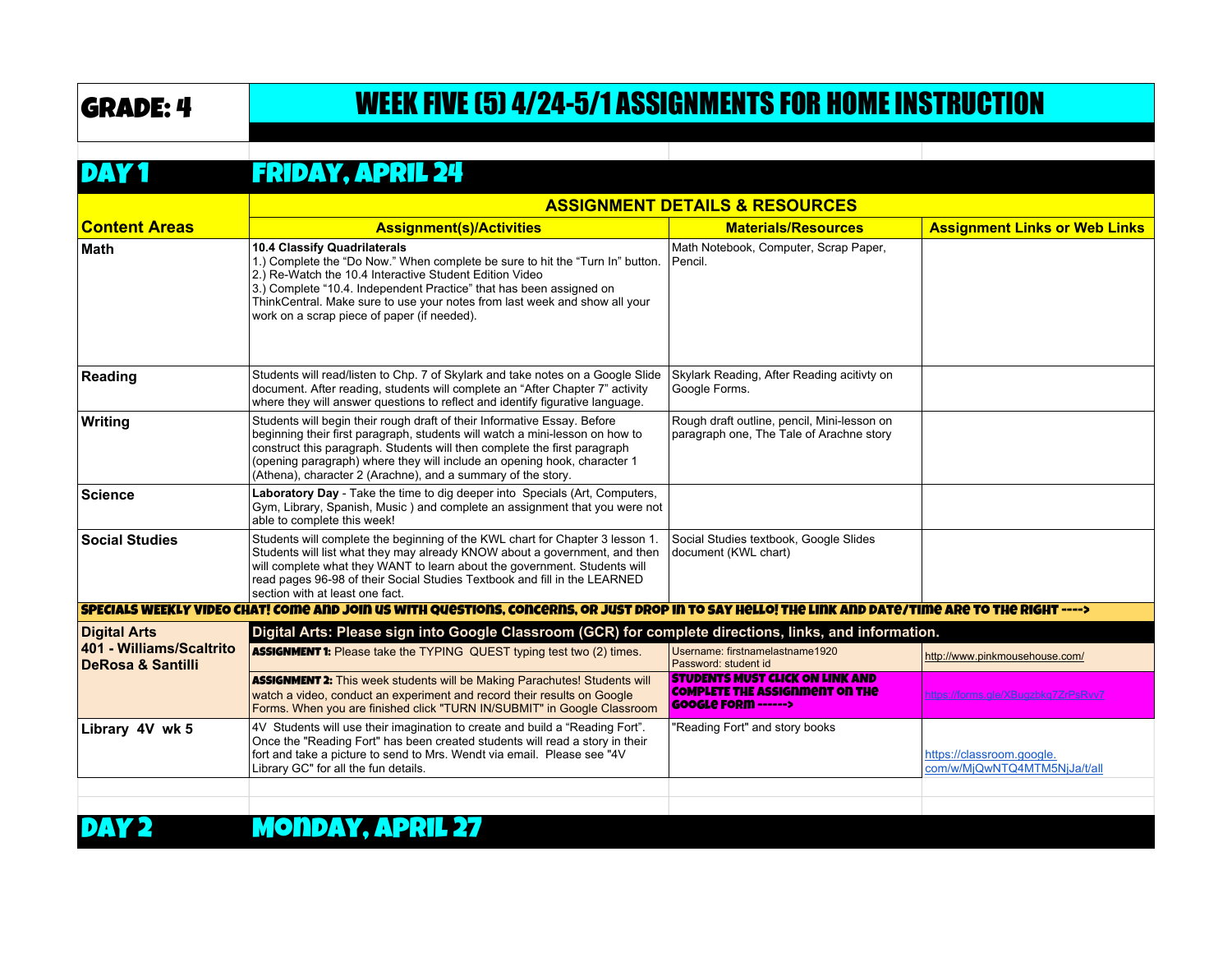|                       | <b>ASSIGNMENT DETAILS &amp; RESOURCES</b>                                                                                                                                                                                                                                                                                                                                                                                                                                                                                                            |                                                                |                                                                                                                  |
|-----------------------|------------------------------------------------------------------------------------------------------------------------------------------------------------------------------------------------------------------------------------------------------------------------------------------------------------------------------------------------------------------------------------------------------------------------------------------------------------------------------------------------------------------------------------------------------|----------------------------------------------------------------|------------------------------------------------------------------------------------------------------------------|
| <b>Content Areas</b>  | <b>Assignment(s)/Activities</b>                                                                                                                                                                                                                                                                                                                                                                                                                                                                                                                      | <b>Materials/Resources</b>                                     | <b>Assignment Links or Web Links</b>                                                                             |
| Math                  | 8.5 Problem Solving<br>1.) Complete the "Do Now." When complete be sure to hit the "Turn In" button.<br>2.) Watch Recorded Lesson Video and take notes.<br>3.) Complete "8.5 Share and Show" Assigned on ThinkCentral. Show all your<br>work on a scrap piece of paper (if needed).                                                                                                                                                                                                                                                                  |                                                                |                                                                                                                  |
| Reading               | Students will read/listen to Chp. 8 of Skylark and take notes on a Google Slide<br>document. After reading, students will complete an "After Chapter 8" activity<br>where they will re-read to clarify, infer, identify vocabulary, reflect, and identify<br>a part of speech.                                                                                                                                                                                                                                                                       | Skylark reading, After Raeding activity on<br>Google Forms.    |                                                                                                                  |
| <b>Writing</b>        | Students will continue working on their rough draft of their Informative Essay.<br>Students will complete the first paragraph (opening paragraph) where they will<br>include an opening hook, character 1 (Athena), character 2 (Arachne), and a<br>summary of the story.                                                                                                                                                                                                                                                                            | Rough draft outline, pencil, The Tale of<br>Arachne story.     |                                                                                                                  |
| <b>Science</b>        | Habitat Project (Part 1: Scavenger Hunt)<br>1.) Use the following website to complete the Scavenger Hunt: https:<br>//lewamplerlab.weebly.com/habitats.html<br>2.) You will need to click around and read to find the answers to the following<br>questions. What is a habitat?<br>What does a habitat provide?<br>How many animal habitats are there? Give 3 examples<br>What is stored in a camel's hump?<br>3.) When you complete the scavenger hunt go into the Google Doc "Habitat"<br>Scavenger Hunt" and input your answers to the questions. | Science Notebook, Computer                                     |                                                                                                                  |
| <b>Social Studies</b> | Students will continue with their KWL chart. Students will read pages 99-101 of<br>their Social Studies Textbook. They will then complete the chart by listing at<br>least 5 more things they have learned after reading lesson 1 for Chapter 3.                                                                                                                                                                                                                                                                                                     | Social Studies textbook, Google Slides<br>document (KWL chart) |                                                                                                                  |
|                       | SPECIALS WEEKLY VIDEO CHAT! COME AND JOIN US WITH QUESTIONS, CONCERNS, OR JUST DROP IN TO SAY HELLO! THE LINK AND DATE/TIME ARE TO THE RIGHT ---->                                                                                                                                                                                                                                                                                                                                                                                                   |                                                                |                                                                                                                  |
| Spanish (4V)          | Describing Tiempo pics in Spanish using the WordBank                                                                                                                                                                                                                                                                                                                                                                                                                                                                                                 | Tiempo notes and Google Classroom<br>Assignment                | https://docs.google.<br>com/presentation/d/1D6kJHpS9K7YFk<br>Mvltk99dKe6RLZbvG8OWapfG8BqY<br>Do/edit?usp=sharing |
| Library 4WS wk 5      | 4WS Student Students will use their imagination to create and build a<br>"Reading Fort". Once the "Reading Fort" has been created students will read<br>a story in their fort and take a picture to send to Mrs. Wendt via email. Please<br>see "4WS Library GC" for all the fun details.                                                                                                                                                                                                                                                            | "Reading Fort" and story books                                 | https://classroom.google.<br>com/w/MjQwNTQ4MTM5NTBa/t/all                                                        |
|                       | TUESDAY, APRIL 28                                                                                                                                                                                                                                                                                                                                                                                                                                                                                                                                    |                                                                |                                                                                                                  |
|                       | <b>ASSIGNMENT DETAILS &amp; RESOURCES</b>                                                                                                                                                                                                                                                                                                                                                                                                                                                                                                            |                                                                |                                                                                                                  |
| <b>Content Areas</b>  | <b>Assignment(s)/Activities</b>                                                                                                                                                                                                                                                                                                                                                                                                                                                                                                                      | <b>Materials/Resources</b>                                     | <b>Assignment Links or Web Links</b>                                                                             |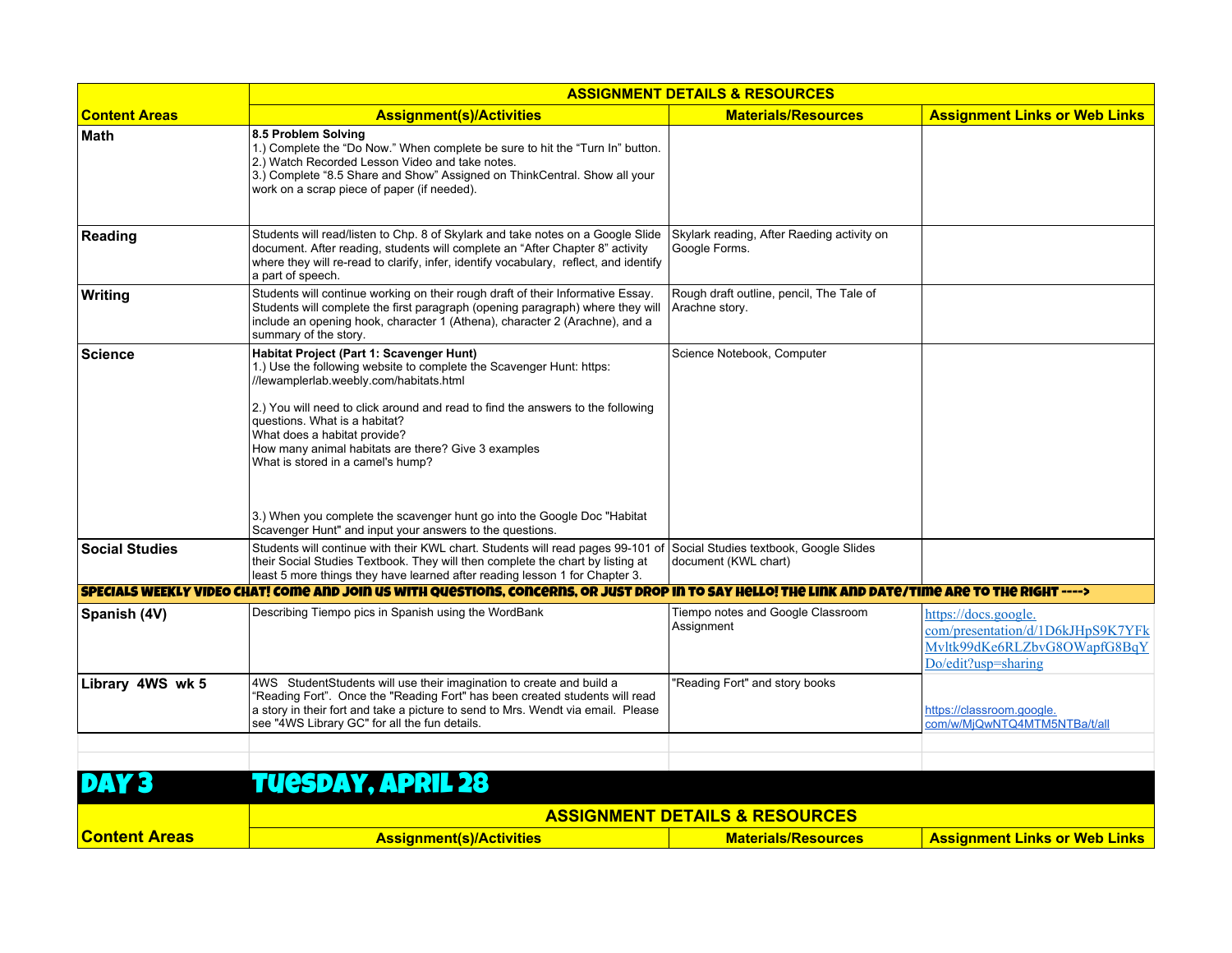| Math                  | 8.5 Problem Solving (Day 2)<br>1.) Complete the "Do Now." When complete be sure to hit the "Turn In" button.<br>2.) Complete "8.5 Independent Practice" that has been assigned on                                                                                                                                                                                 | Math Notebook, Computer, Scrap Paper,<br>Pencil.                                   |                                                     |
|-----------------------|-------------------------------------------------------------------------------------------------------------------------------------------------------------------------------------------------------------------------------------------------------------------------------------------------------------------------------------------------------------------|------------------------------------------------------------------------------------|-----------------------------------------------------|
|                       | ThinkCentral. Make sure to use your notes from yesterday and show all your<br>work on a scrap piece of paper (if needed).                                                                                                                                                                                                                                         |                                                                                    |                                                     |
| Reading               | Students will read/listen to Chp. 9 of Skylark and take notes in a Google Slide Skylark reading, Google Slide document.<br>document. After reading, students will complete an "After Chapter 9" activity<br>where they will summarize the chapter using their summary outline.                                                                                    |                                                                                    |                                                     |
| Writing               | Students will continue working on their rough draft of their Informative Essay.<br>Before beginning their second paragraph, students will watch a mini-lesson on<br>how to construct this paragraph. Students will complete the second paragraph<br>(body paragraph) where they will list a lesson taught in the story and describe<br>how the lesson was taught. | Rough Draft outline, Mini-lesson on paragraph<br>2, The Tale of Arachne reading.   |                                                     |
| <b>Science</b>        | Habitat Project (Part 1: Scavenger Hunt)<br>1.) Use the following website to complete the Scavenger Hunt: https:<br>//lewamplerlab.weebly.com/habitats.html                                                                                                                                                                                                       | Science Notebook, Computer                                                         |                                                     |
|                       | 2.) You will need to click around and read to find the answers to the following<br>questions. What is a habitat?<br>What does a habitat provide?<br>How many animal habitats are there? Give 3 examples                                                                                                                                                           |                                                                                    |                                                     |
|                       | What is stored in a camel's hump?<br>What does the camel use the substance in their hump(s) for?<br>Where is the tundra habitat near?                                                                                                                                                                                                                             |                                                                                    |                                                     |
|                       | Where are wetlands habitats found?<br>Where is a Taiga biome found?                                                                                                                                                                                                                                                                                               |                                                                                    |                                                     |
|                       | 3.) When you complete the scavenger hunt go into the Google Doc "Habitat"<br>Scavenger Hunt" and input your answers to the questions.                                                                                                                                                                                                                             |                                                                                    |                                                     |
| <b>Social Studies</b> | Students will complete Lesson 1 Check where they will answer three open<br>ended questions related to the Lesson 1 of Chapter 3 that they have read over<br>the past two days.                                                                                                                                                                                    |                                                                                    |                                                     |
|                       | SPECIALS WEEKLY VIDEO CHAT! COMO AND JOIN US WITH QUOSTIONS. CONCORNS. OR JUST DROP IN TO SAY HOLLO! THO LINK AND DATO/TIMO ARO TO THO RIGHT ---->                                                                                                                                                                                                                |                                                                                    |                                                     |
| Spanish (4WS)         | Describing Tiempo pics in Spanish using the WordBank                                                                                                                                                                                                                                                                                                              | Tiempo notes and Google Classroom                                                  | https://docs.google.                                |
|                       |                                                                                                                                                                                                                                                                                                                                                                   | Assignment                                                                         | com/presentation/d/1D6kJHpS9K7YFk                   |
|                       |                                                                                                                                                                                                                                                                                                                                                                   |                                                                                    | Mvltk99dKe6RLZbvG8OWapfG8BqY<br>Do/edit?usp=sharing |
| Music (4V)            | Music From Around the World: We're going to start with music from here in<br>the USA! Listen to the patriotic songs and sing along, then send Mrs. Schmidt<br>a picture or video of your singing. Complete the worksheet by answering the<br>questions about the videos and interviewing a family member about what<br>patriotic music means to them.             | Music Google Classrooom, worksheet (which<br>can be completed on Google Classroom) |                                                     |
|                       |                                                                                                                                                                                                                                                                                                                                                                   |                                                                                    |                                                     |
|                       | Wednesday, April 29                                                                                                                                                                                                                                                                                                                                               |                                                                                    |                                                     |
|                       | <b>ASSIGNMENT DETAILS &amp; RESOURCES</b>                                                                                                                                                                                                                                                                                                                         |                                                                                    |                                                     |
| <b>Content Areas</b>  | <b>Assignment(s)/Activities</b>                                                                                                                                                                                                                                                                                                                                   | <b>Materials/Resources</b>                                                         | <b>Assignment Links or Web Links</b>                |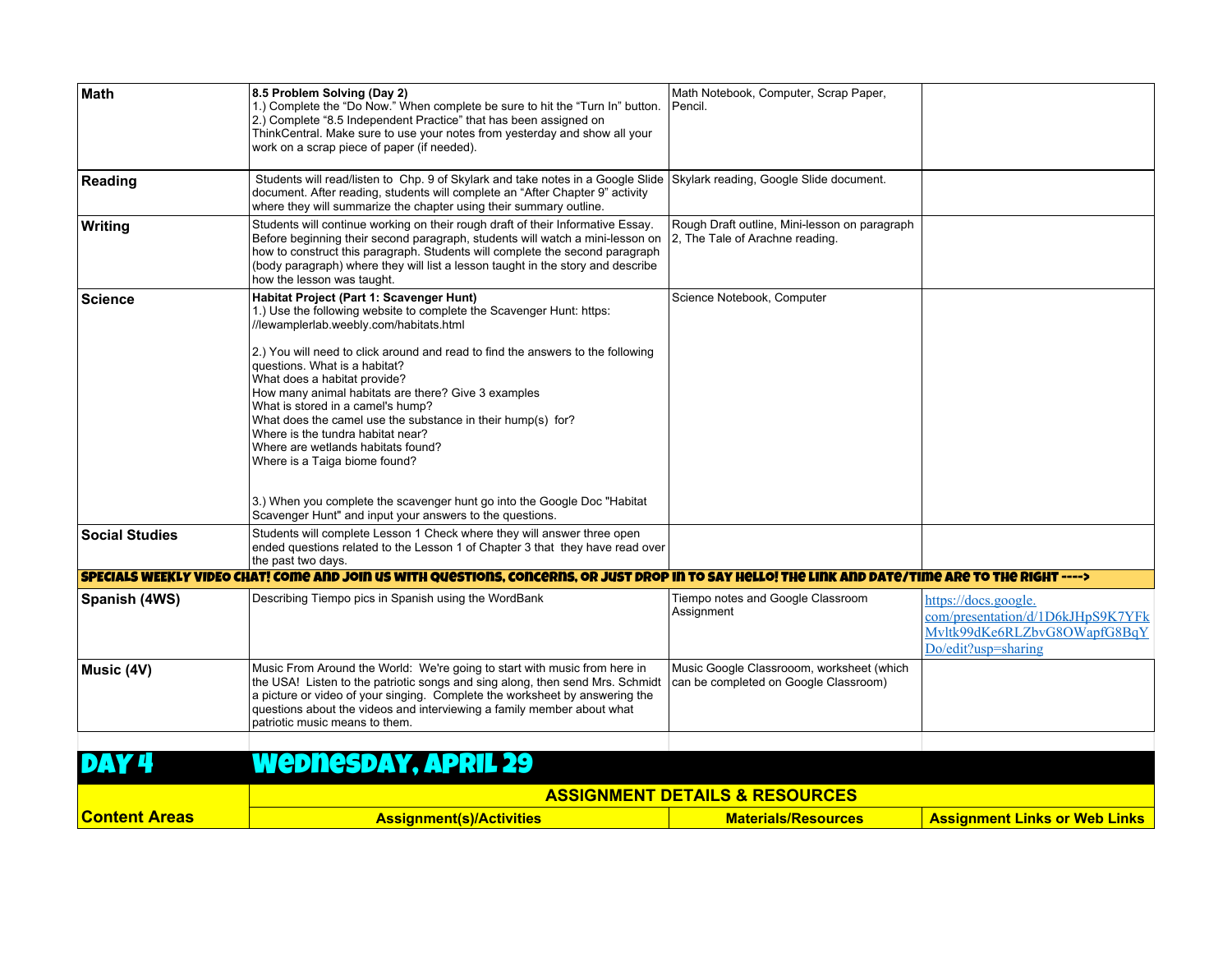| Math                  | Start Ch. 8 Study Guide                                                                                                                                                                                                                                                                                                                                                                                                                  | Math Notebook, Computer, Scrap Paper,<br>Pencil.                                     |  |
|-----------------------|------------------------------------------------------------------------------------------------------------------------------------------------------------------------------------------------------------------------------------------------------------------------------------------------------------------------------------------------------------------------------------------------------------------------------------------|--------------------------------------------------------------------------------------|--|
| Reading               | Students will complete Chp. 7-9 Quiz of Skylark using their readings. Students<br>will have access to all three chapters to read and review before completing the<br>quiz. This will be completed in Google Forms.                                                                                                                                                                                                                       | Skylark readings, Google Form (Chp. 7-9<br>Quiz)                                     |  |
| Writing               | Students will continue working on their rough draft of their Informative Essay.<br>Students will continue to complete the second paragraph (body paragraph)<br>where they will list a lesson taught in the story and describe how the lesson<br>was taught.                                                                                                                                                                              | Rougth draft outline, Mini-lesson on paragrapht<br>two. The Tale of Arachne reading. |  |
| <b>Health</b>         | 1.) Read Chapter 13 in Dexter the Tough<br>2.) Write a summary for chapter 13 on Google Doc "Dexter the Tough<br>Summaries"                                                                                                                                                                                                                                                                                                              | Dexter the Tough Book, Health Notebook<br>Computer                                   |  |
| <b>Social Studies</b> | No assignment.                                                                                                                                                                                                                                                                                                                                                                                                                           |                                                                                      |  |
|                       | SPECIALS WEEKLY VIDEO CHAT! COME AND JOIN US WITH QUESTIONS. CONCERNS. OR JUST DROP IN TO SAY HELLO! THE LINK AND DATE/TIME ARE TO THE RIGHT ---->                                                                                                                                                                                                                                                                                       |                                                                                      |  |
| <b>PE-DESORDI</b>     | <b>WEEKS 5 &amp; 6 TURN IN EXIT TICKET WHEN COMPLETED-</b><br><b>NO NEED TO PRINT</b><br>Assignment: Pick 2 activities for your physical education period each week<br>(example: 2 activities week 5 and 2 other activities week 6)<br>FUN FACT:30 minutes to an hour of play or exercise helps mental, social,<br>physical health.                                                                                                      | Videos located in Phys. Ed Google<br>Classroom                                       |  |
|                       | Resources: Super HERO workouts 1,2,3 and/ or Yoga videos and Sport skills<br>videos<br>WEEK 5 (April 24-May 1):<br>Pick 1 fitness workout (5 to 10 minutes) and 1 sport skill activity (10-15<br>minutes).<br>WEEK 6: (May 4-May 11):<br>Pick 1 fitness workout (5 to 10 minutes) and 1 sport skill activity (10-15<br>minutes).<br>Assignments objective:<br>Muscles/heart strength and hand/eye coordination or foot/eye coordination. | Family fitness / workout time                                                        |  |
| Music (4WS)           | Music From Around the World: We're going to start with music from here in<br>the USA! Listen to the patriotic songs and sing along, then send Mrs. Schmidt<br>a picture or video of your singing. Complete the worksheet by answering the<br>questions about the videos and interviewing a family member about what<br>patriotic music means to them.                                                                                    | Music Google Classrooom, worksheet (which<br>can be completed on Google Classroom)   |  |
|                       |                                                                                                                                                                                                                                                                                                                                                                                                                                          |                                                                                      |  |

## DAY 5 THURSDAY, APRIL 30

|                      | <b>ASSIGNMENT DETAILS &amp; RESOURCES</b> |                                                  |                                      |
|----------------------|-------------------------------------------|--------------------------------------------------|--------------------------------------|
| <b>Content Areas</b> | <b>Assignment(s)/Activities</b>           | <b>Materials/Resources</b>                       | <b>Assignment Links or Web Links</b> |
| <b>Math</b>          | Complete Ch. 8 Study Guide                | Math Notebook, Computer, Scrap Paper,<br>Pencil. |                                      |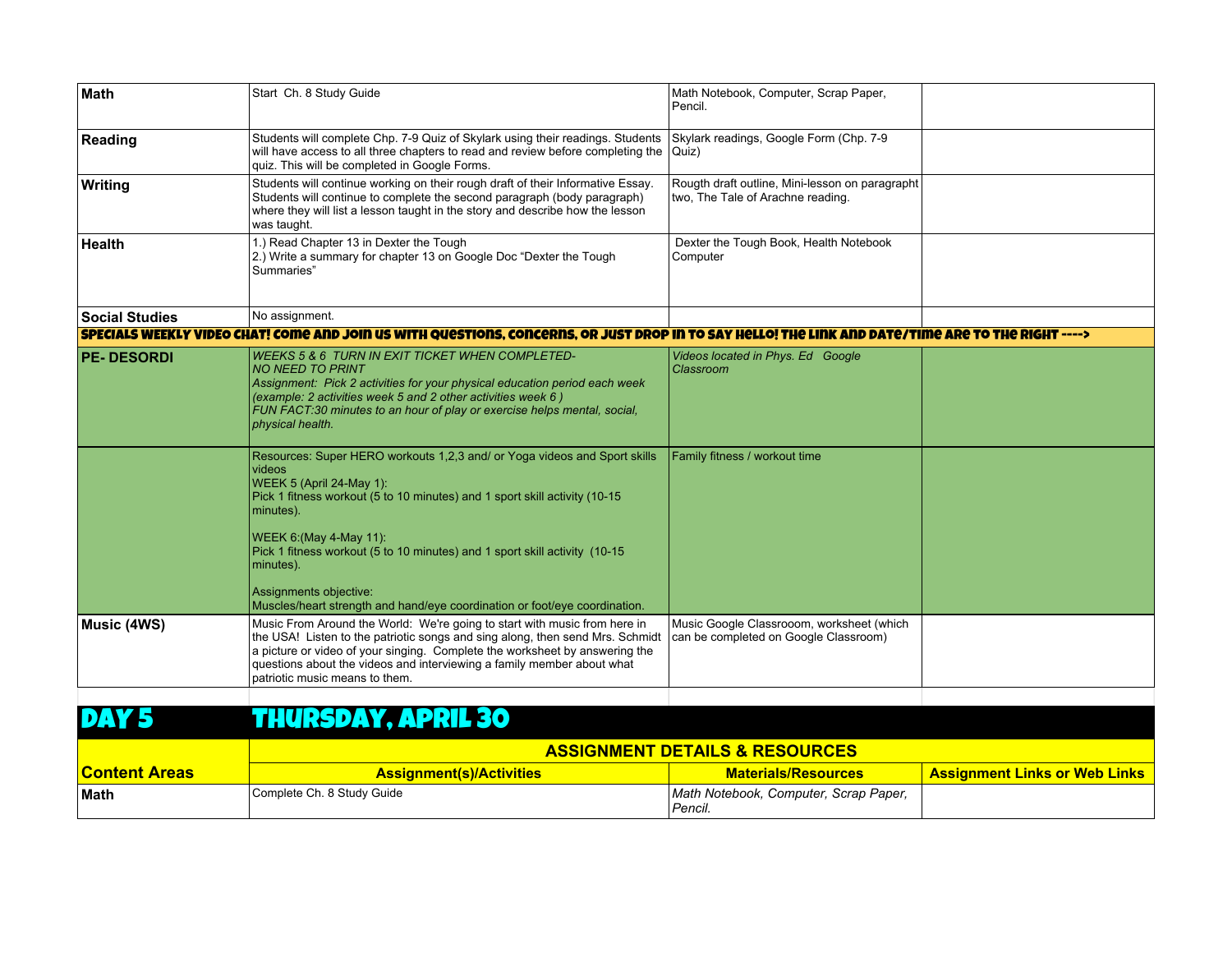| Reading           | Students will read/listen to Chp. 10 of Skylark and take notes on a Google<br>Slide document. After reading and taking notes, students will complete an<br>"After Chapter 10" activity where they will identify narrative elements, read for<br>details, reflect, cite evidence, and identify figurative language.                                                                                                                              | Skylark reading, Google Slide document.                                                                                                                  |  |
|-------------------|-------------------------------------------------------------------------------------------------------------------------------------------------------------------------------------------------------------------------------------------------------------------------------------------------------------------------------------------------------------------------------------------------------------------------------------------------|----------------------------------------------------------------------------------------------------------------------------------------------------------|--|
| Writing           | Students will continue working on their rough draft of their Informative Essay.<br>Before completing their final paragraph, students will watch a mini-lesson on<br>how to construct the closing paragraph. Students will complete the closing<br>paragraph where they will give advice/message, why the lesson is important to<br>them, how the lesson impacts life today, and how the story ends.                                             | Rough Draft outline, Mini-lesson on closing<br>paragraph, The Tale of Arachne reading.                                                                   |  |
| <b>Health</b>     | 1.) Read Chapter 14 in Dexter the Tough<br>2.) Write a summary for chapter 14 on Google Doc "Dexter the Tough<br>Summaries"                                                                                                                                                                                                                                                                                                                     | Dexter the Tough Book, Health Notebook,<br>Computer                                                                                                      |  |
|                   | SPECIALS WEEKLY VIDEO CHAT! COME AND JOIN US WITH QUESTIONS. CONCERNS. OR JUST DROP IN TO SAY HELLO! THE LINK AND DATE/TIME ARE TO THE RIGHT ---->                                                                                                                                                                                                                                                                                              |                                                                                                                                                          |  |
| <b>PE-DESORDI</b> | <b>WEEKS 5 &amp; 6 TURN IN EXIT TICKET WHEN COMPLETED-</b><br><b>NO NEED TO PRINT</b><br>Assignment: Pick 2 activities for your physical education period each week<br>(example: 2 activities week 5 and 2 other activities week 6)<br>FUN FACT:30 minutes to an hour of play or exercise helps mental, social,<br>physical health.                                                                                                             | Videos located in Phys. Ed Google<br>Classroom                                                                                                           |  |
|                   | Resources: Super HERO workouts 1,2,3 and/ or Yoga videos and Sport skills<br>videos<br>WEEK 5 (April 24-May 1):<br>Pick 1 fitness workout (5 to 10 minutes) and 1 sport skill activity (10-15<br>minutes).<br><b>WEEK 6: (May 4-May 11):</b><br>Pick 1 fitness workout (5 to 10 minutes) and 1 sport skill activity (10-15<br>minutes).<br>Assignments objective:<br>Muscles/heart strength and hand/eye coordination or foot/eye coordination. | Family fitness / workout time                                                                                                                            |  |
| Art - 4V          | "Mexican Floral Design". Inspired by the famous Mexican Artist: Frida Kahlo                                                                                                                                                                                                                                                                                                                                                                     | All PDF's, Directions, Videos, and Project<br>information will be posted in Google<br>Classroom. Please submit all artwork digitally<br>thorugh Artsonia |  |

## DAY 6 FRIDAY, MAY 1

|                                                                                                                                                    | <b>ASSIGNMENT DETAILS &amp; RESOURCES</b> |                            |                                      |
|----------------------------------------------------------------------------------------------------------------------------------------------------|-------------------------------------------|----------------------------|--------------------------------------|
| <b>Content Areas</b>                                                                                                                               | <b>Assignment(s)/Activities</b>           | <b>Materials/Resources</b> | <b>Assignment Links or Web Links</b> |
| <b>Math</b>                                                                                                                                        |                                           |                            |                                      |
| Reading                                                                                                                                            |                                           |                            |                                      |
| Writing                                                                                                                                            |                                           |                            |                                      |
| <b>Health</b>                                                                                                                                      |                                           |                            |                                      |
| Social Studies                                                                                                                                     |                                           |                            |                                      |
| SPECIALS WEEKLY VIDEO CHAT! COME AND JOIN US WITH QUESTIONS, CONCERNS, OR JUST DROP IN TO SAY HELLO! THE LINK AND DATE/TIME ARE TO THE RIGHT ----> |                                           |                            |                                      |